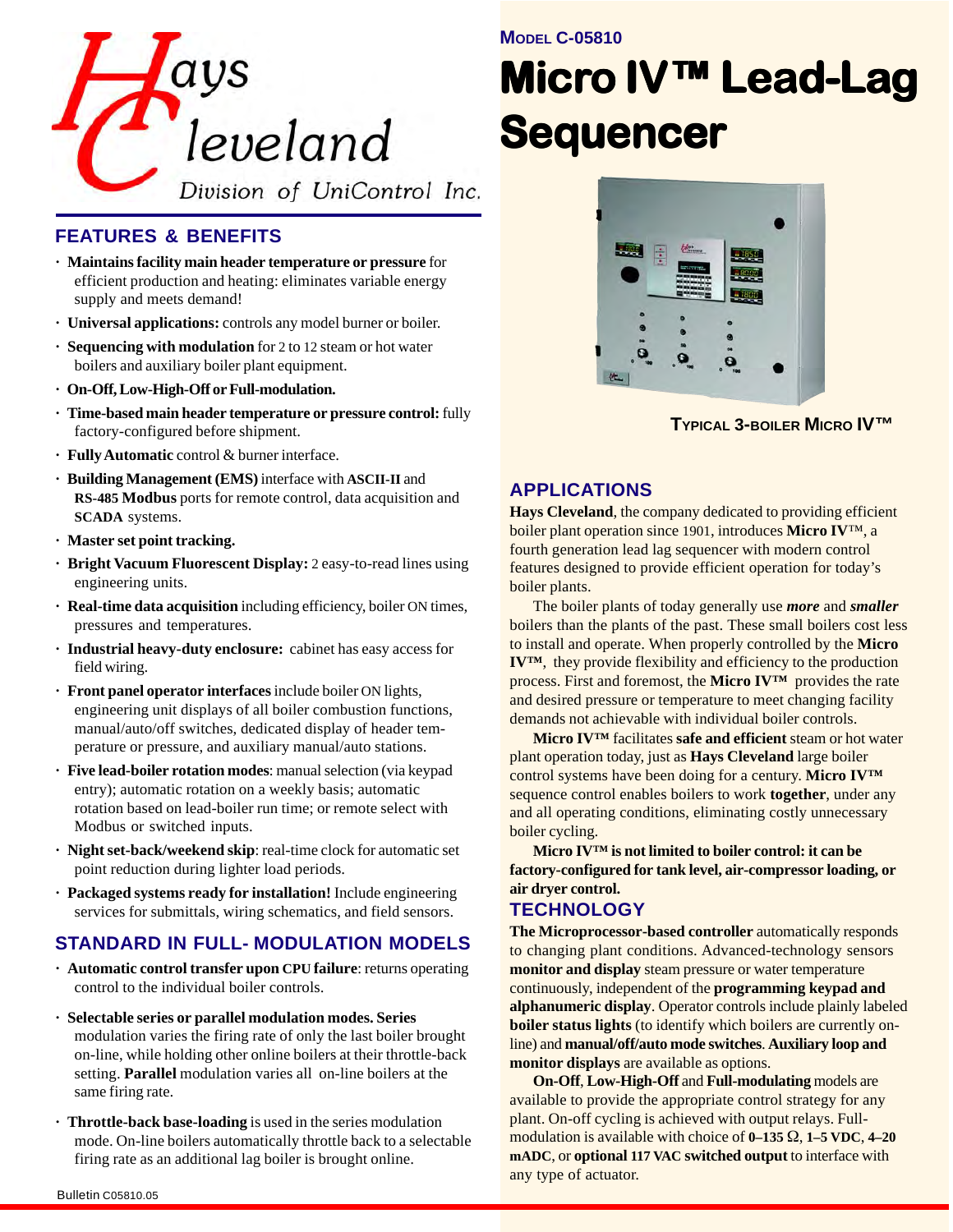# **MODEL SUFFIX CODES**



## **A - B - (C,D,E,F) - [G] - [H]**

(C,D,E,F): Choose just one.

- [G] [H]: Choose as many as needed.
	- $* =$  current revision designation.

### *A\_ \_ \_ \_ Enclosure Size & Processor I/O Capability*

The "yy" portion of the suffix code is the I/O capability. It is assigned by Hays Cleveland, and varies for the specific options selected. The enclosure will be selected from the following:

- **-A01yy:** 24"H x 24"W x 8"D Hot Water
- **-A02yy:** 24"H x 24"W x 8"D Steam
- **-A03yy:** 36"H x 30"W x 12"D Hot Water
- **-A04yy:** 36"H x 30"W x 12"D Steam
- **-A05yy:** 48"H x 36"W x 12"D Hot Water

**-A06yy:** 48"H x 36"W x 12"D Steam

## *B\_ \_Process Element*

- **-B01: RTD Assembly** for use with hot water service. Platinum 3-wire RTD with ½" stainless steel thermowell. The "U" insertion dimension is 2". Temperature range is +40 to +240F, or as specified.
- **-B02: RTD Assembly**, same as **-B01**, but with 4" "U" insertion.
- **-B24: Steam Pressure Transducer** (stainless steel body) with steam syphon pigtail for steam pressures of 0 to 30 psig; specify set point.
- **-B25: Steam Pressure Transducer,** same as **-B24** but with range of 0 to 100 psig; specify set point.
- **-B26: Steam Pressure Transducer,** same as **-B24** but with range of 0 to 300 psig; specify set point. **(Higher pressures available. Consult Factory.)**

## *C\_ \_, D\_ \_, E\_ \_, F.\_ \_Control Output & Quantity of Boilers:*

Select only one output option. Then fill in the number of boilers in the "xx" value.

#### **Non-Modulating Outputs:**

- **-Cxx: ON-OFF** relays only. Use for boilers equipped with their own modulating control systems, or to turn pumps on and off.
- **-Dxx: LOW-HIGH-LOW**. Use for boilers that do not modulate, but have only minimum and maximum actuator positions that use relay output switching. Includes **ON-OFF** relays.

#### **Modulating Outputs**

(Control selections **-Exx** & **-Fxx** include the standard modulation features (see above) that are unavailable with non-modulating models.)

-**Exx: ON-OFF with 4–20 mADC output MODULATION**.

Boilers may or may not be equipped with control systems. Includes one relay and one isolated 4–20 mA (24 VDC) output per boiler.

**-Fxx: ON-OFF with 135**Ω **MODULATION**. Boilers may or may not be equipped with control systems. One relay and one 135 $Ω$  isolated output per boiler. Use without isolators with modern low current  $135\Omega$  control input motors that have low fire position switches. For interface with other 135Ω actuators or 135Ω firing rate controllers, isolators are recommended. Refer to option **-H04xx.**

## *G. Common Option Selections:*

For all control selections (C, D, E & F). Note: Purchase one per system, or one per boiler, as appropriate. Multiple selections are allowed. Options **G16 through G2**1 are for Hot Water Generators and Boilers only.

- **-G0100: Outside Air Temperature Reset**. Includes RTD Assembly for through-wall mounting and a cabinet located indicating transmitter. One per system.
- **-G0200: Normal-Manual Night Set-Back Switch**. A door-mounted override of the standard keypad-operated night set-back feature. One per system.
- **-G0300: Dual Set Point Switch.** A door-mounted switch to select either of two operating temperatures or pressures. One per system.
- **-G0400: Remote Set Point.** User supplies a 4–20 mADC isolated input of temperature or pressure set point. Processor defaults to local set point if input is less than 4 mADC. One per system.
- **-G05xx: Remote Lead Boiler Select.** User supplies a multiplecontact switch input to select the lead boiler. Defaults to local lead boiler select if inputs are not switched. One per boiler.
- **-G06xx: Assured Low-Fire Warm-Up.** Boiler is not released from low-fire until temperature or pressure switch input is open. Sensing switch by others. One per boiler.
- **-G07xx: Assured Low-Fire Warm-Up with one Warm Stand-By Boiler.** Same as **-G06xx**, plus keeps one boiler warm for immediate use. Uses additional (two) isolated switch inputs, by others. The next available boiler is started by the "lower" switch temperature or pressure and kept at low fire until the "upper" input switch contacts open. The boiler is either released to modulation, or turned off (if the boiler is not needed). One per boiler.

Note: **Hays Cleveland** can supply the hardware needed to incorporate this option if it is not available from the boiler supplier. Equipment includes RTD assembly (P/N 1198-138) with panel-mounted controller Model M3-3000.

- **-G08xx: Assured Low-Fire Shut-Down.** Ensures that the boiler is not taken off-line until a switch input signals that the linkage is in the low-fire position. One per boiler.
- **-G09xx: Auto Sequencing with Boiler Failure.** Boiler fail relay input and limit-string failures cause the next lag boiler to replace the current lead or lag boiler. One per boiler. (Standard Feature.)
- **-G1000: Micro IV**™ **CPU Alarms.** Adds cabinet-located horn and silence button to the standard processor alarm relay feature. One per system.
- **-G11xx: Make-Up Air Damper Control.** Relay output to open boiler room air inlet damper(s). Proof-of-open input from the damper(s) is required before boilers are brought on-line. One or more of this option can be provided per facility. One per output.
- **-G12xx: Flue Gas Temperature Indication.** Includes 12-inch RTD assembly for high temperature flue gas duct mounting and a cabinet-located indicating transmitter. One per boiler.
- **-G13xx: Flue Gas Temperature Indication.** Includes 18-inch RTD assembly for high temperature flue gas duct mounting and a cabinet-located indicating transmitter. One per boiler.
- **-G14xx: Combustion Efficiency with Flue Gas Temperature Indication.** Same as **-G12xx**, plus the Micro IV™ computes relative efficiency for display. Includes 12-inch RTD assembly. One per boiler.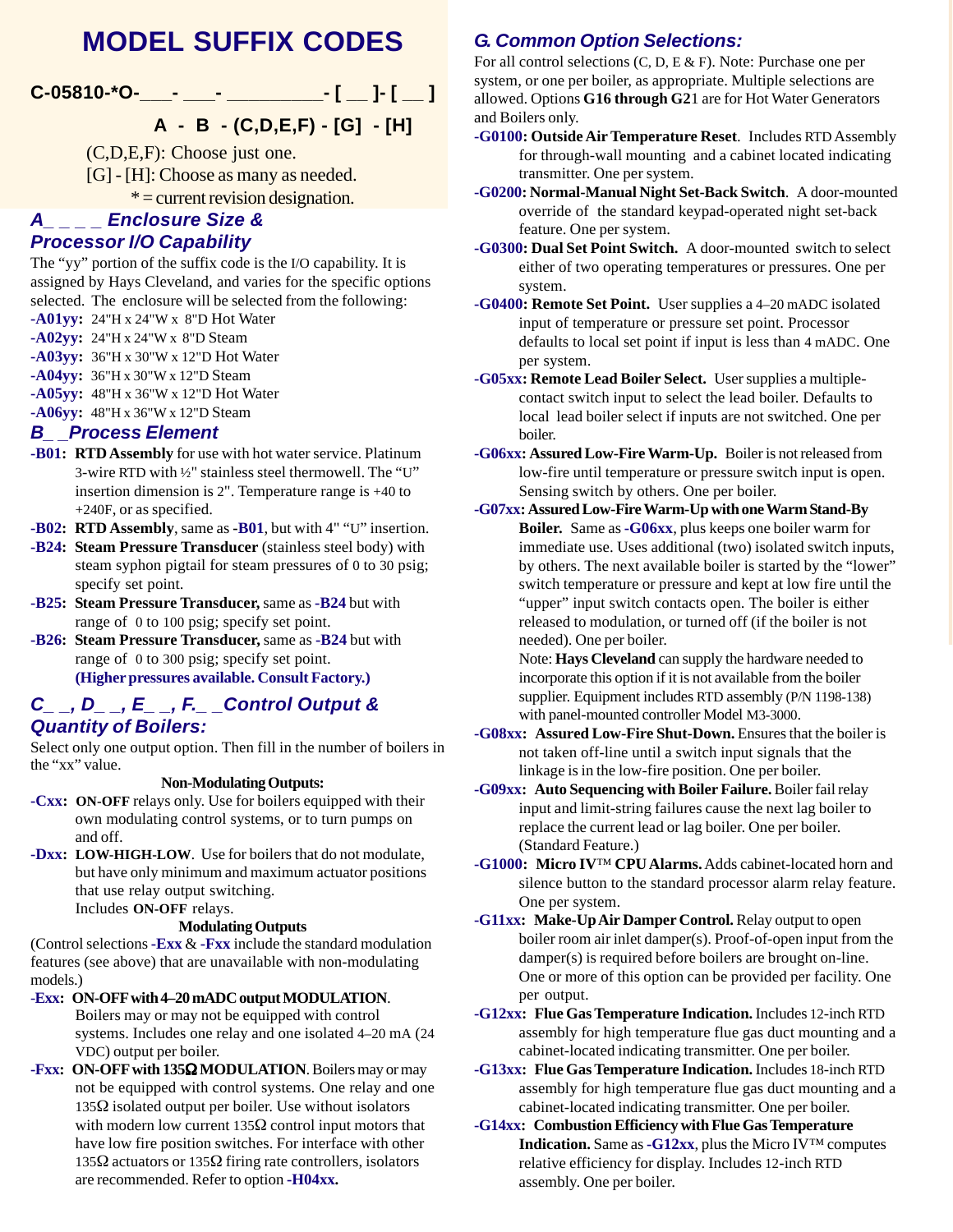

- **-G15xx: Combustion Efficiency with Flue Gas Temperature Indication.** Same as **-G13xx**, plus the Micro IV™ computes relative efficiency for display. One per boiler.
- **-G16xx: Water Return Temperature Indication.** Includes RTD and SS thermowell with a 2.0 inch (U-dimension insertion) pipe and a cabinet-located indicating transmitter with 4–20 mADC output. One per system.
- **-G17xx:Water Return Temperature Indication.** Same as **-G16xx** above, but with a 4.0-inch insertion RTD & thermowell. One per system.
- **-G18xx: Water Supply Temperature Indication.** Same as **-G16xx** above, for 2.0-inch insertion, but for each boiler's outlet temperature. One per boiler.
- **-G19xx: Water Supply Temperature Indication.** Same as **-G18xx** above, for 4.0-inch insertion, for each boiler's outlet temperature. One per boiler.
- **-G20xx: Boiler Pump ON with Time Delay OFF.** Relay output to turn on boiler's circulation pump with it's boiler. Adjustable time delay OFF after boiler is taken off-line. One per pump.
- **-G21xx: Boiler Pump ON with Lead Pump Always ON. Sequences** boiler pumps which are used as system circulation pumps. The lead-boiler's pump is always ON, with adjustable time delay OFF for lag boiler pumps. One per pump.
- **-G2200: Password Menu Protection.** Prevents unauthorized keyboard entry. The keypad control display is blanked until the proper code is entered to gain access. One per system.

**-G2300:Modbus Communications Port.**

Supplements RS-232/485 ports. Two-way communications from a SCADA system **(Standard Feature)**.

**-G2400: Auxiliary Digital I/O Expansion Module: 8 inputs, 6 outputs.**

> One or more will be included at order entry if needed to accommodate system I/O requirements.

-**G2500: Second Auxiliary Digital I/O Expansion Module: 8 inputs, 6 outputs.**

One or more will be included at order entry if needed to accommodate system I/O requirements.

## *H. Hardware Options:*

**-H01xx: Manual Potentiometer (Fxx only).** 135Ω firing rate pot enables the boiler firing rate to be adjusted when the MAN/OFF/AUTO switch is in the manual position. One per boiler.

#### **-H02xx: Manual Potentiometer (Exx only).**

4–20 mADC output enables boiler firing rate to be adjusted when the Manual/Off/Auto switch is in the manual position. One per boiler.

#### **-H03xx: Firing Rate Indicator.**

Provides a front-panel digital display of boiler firing rate. One per boiler.

#### **-H04xx: 135**Ω **Signal Isolators.**

Depending on the type of actuators or firing rate controls for interface with the **Micro IV™**, there may be a need to provide an isolated signal for each boiler with option **-Fxx**. One per boiler.